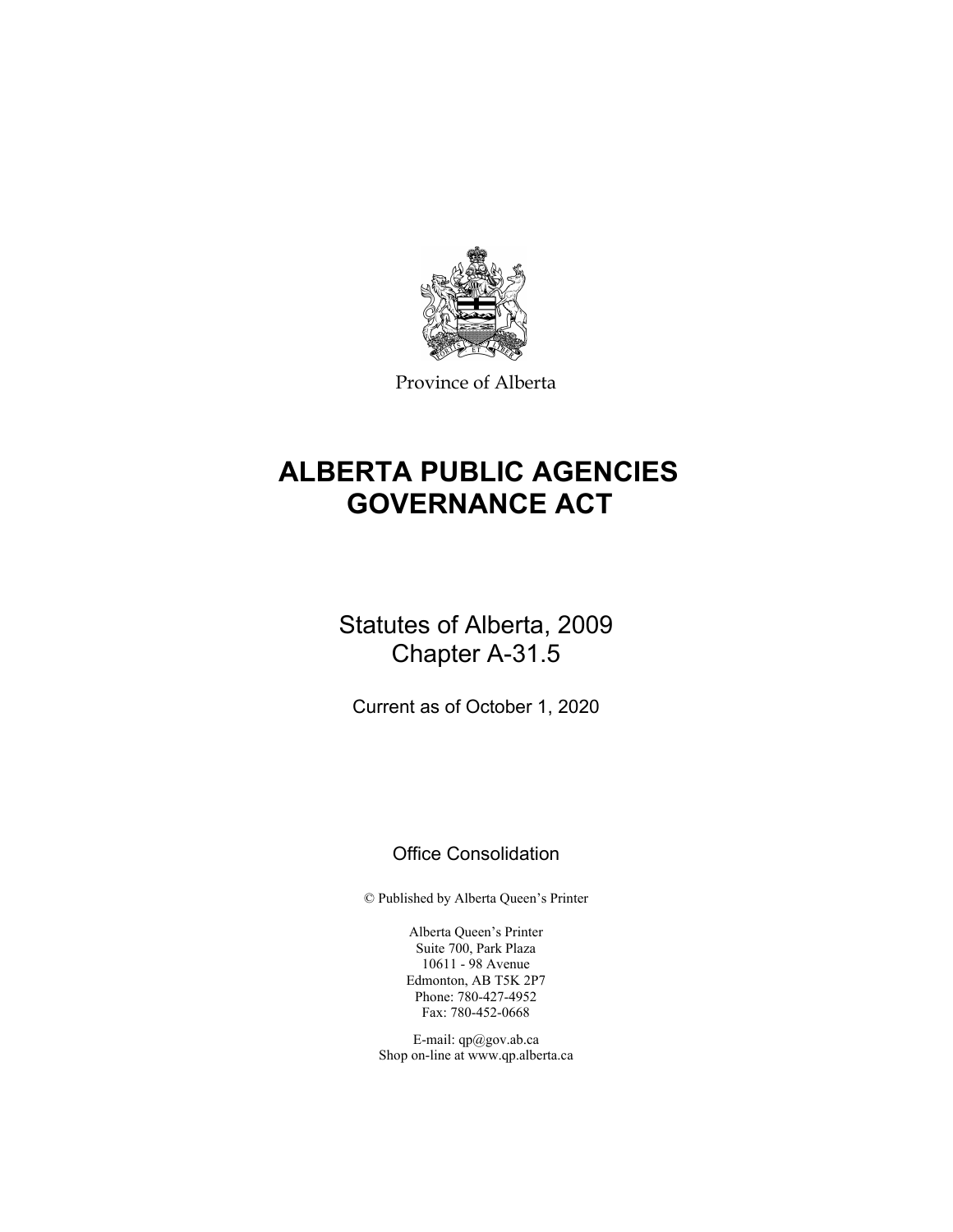## **Copyright and Permission Statement**

Alberta Queen's Printer holds copyright on behalf of the Government of Alberta in right of Her Majesty the Queen for all Government of Alberta legislation. Alberta Queen's Printer permits any person to reproduce Alberta's statutes and regulations without seeking permission and without charge, provided due diligence is exercised to ensure the accuracy of the materials produced, and Crown copyright is acknowledged in the following format:

© Alberta Queen's Printer, 20\_\_.\*

\*The year of first publication of the legal materials is to be completed.

#### **Note**

All persons making use of this consolidation are reminded that it has no legislative sanction, that amendments have been embodied for convenience of reference only. The official Statutes and Regulations should be consulted for all purposes of interpreting and applying the law.

# **Regulations**

The following is a list of the regulations made under the *Alberta Public Agencies Governance Act* that are filed as Alberta Regulations under the Regulations Act

**Alta. Reg.** *Amendments*

# **Alberta Public Agencies Governance Act**

Alberta Public Agencies Governance Exemption ................................................ 170/2020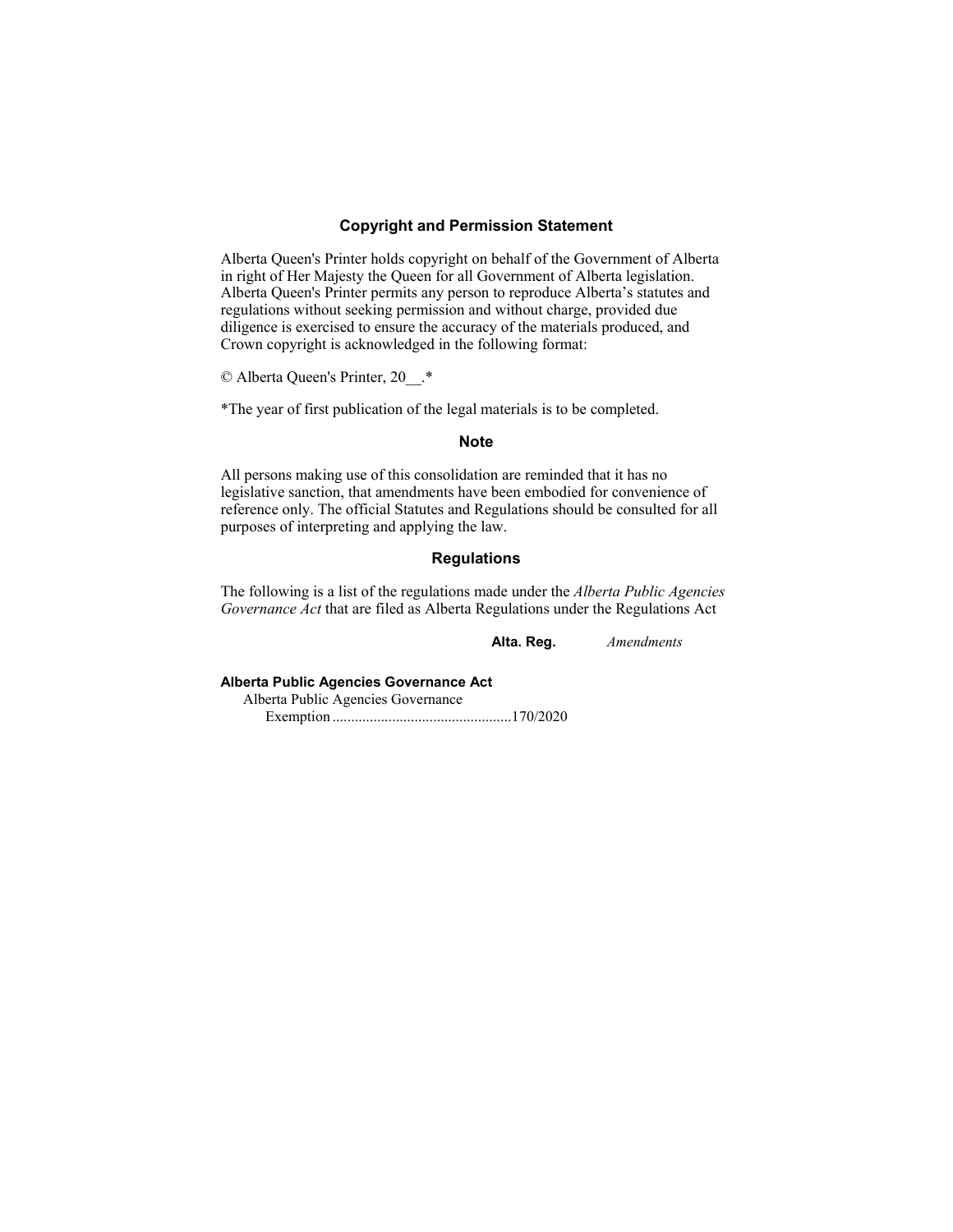# **ALBERTA PUBLIC AGENCIES GOVERNANCE ACT**

Chapter A-31.5

# *Table of Contents*

# **Interpretation**

- Definitions and application of Act
- Paramountcy

# **Mandate and Roles Documents**

- Contents of Mandate and Roles Document
- Review of document
- Document to be made public

# **Powers and Responsibilities of Ministers**

- Obligations of responsible Minister
- Advice of public agency
- Disclosure of information
- Restrictions
- Policies

# **Responsibilities of Public Agencies**

Responsibilities

# **Members of Public Agencies**

- Recruitment of members
- Term of office
- Reappointment
- Saving

# **Chief Executive Officers**

- Remuneration of chief executive officers
- Restriction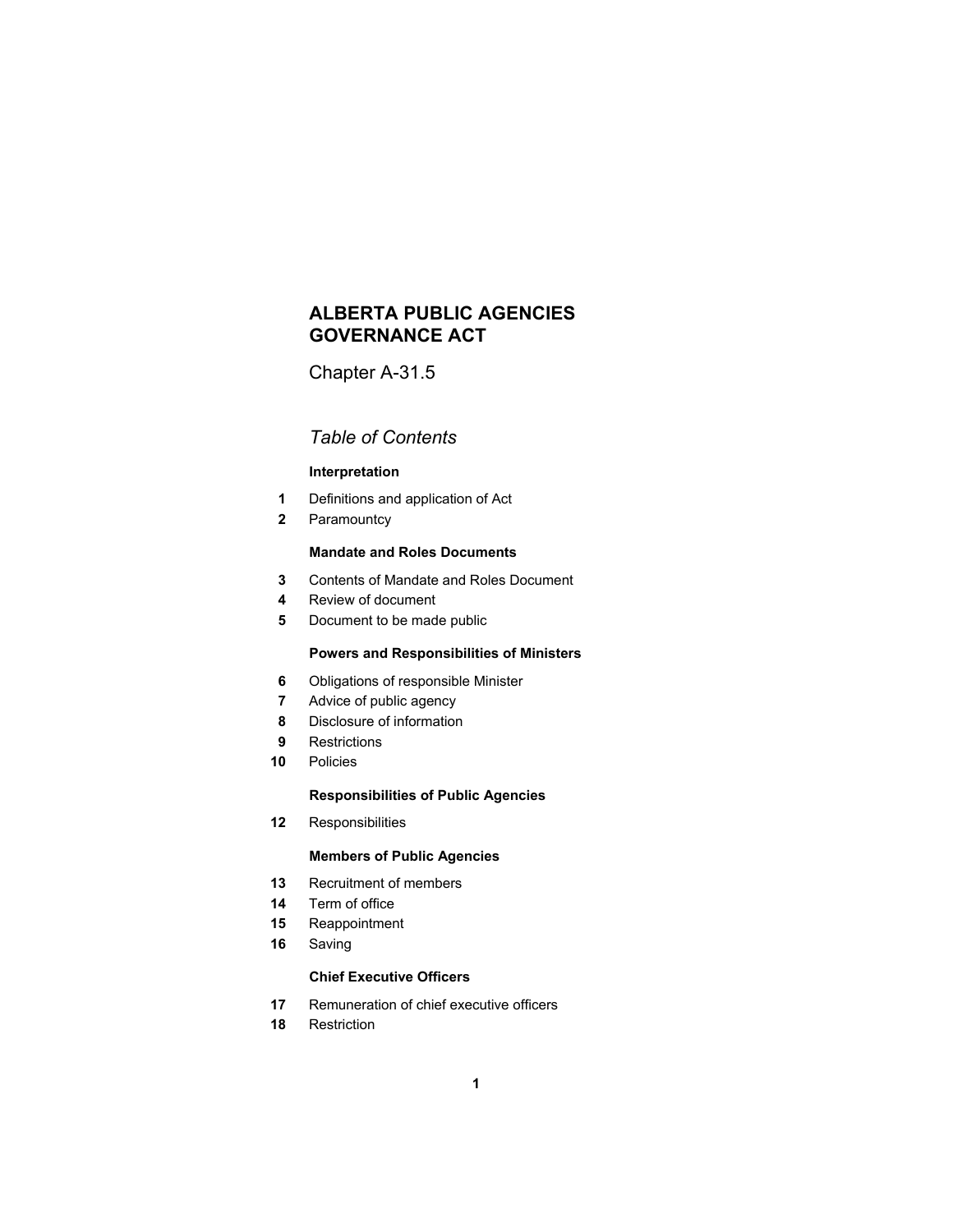### **Review of Public Agencies**

 **19** Review

#### **Regulations**

 **20** Lieutenant Governor in Council regulations

#### **Transitional Provisions, Consequential Amendments and Coming into Force**

- **21** Transitional re Mandate and Roles Documents
- **22** Transitional re termination of appointments for indefinite term
- **23** Transitional re maximum years of service
- **24** Orders of Lieutenant Governor in Council
- **25** Application of sections 22 to 24
- **26-80** Consequential amendments
	- **81** Coming into force

#### **Preamble**

WHEREAS Ministers of the Crown are accountable to the public for the activities and performance of public agencies in their ministries;

WHEREAS public agencies are responsible for their activities and for the fulfilment of their mandates, and are accountable to their responsible Minister respecting their activities, successes and failures;

WHEREAS public agencies require varying degrees of authority to fulfil their mandates; and

WHEREAS clear communication and transparency are desirable with respect to the governance, mandates and activities of public agencies;

THEREFORE HER MAJESTY, by and with the advice and consent of the Legislative Assembly of Alberta, enacts as follows:

#### **Interpretation**

## **Definitions and application of Act**

**1(1)** In this Act,

 (a) "adjudicative function", in respect of a public agency, means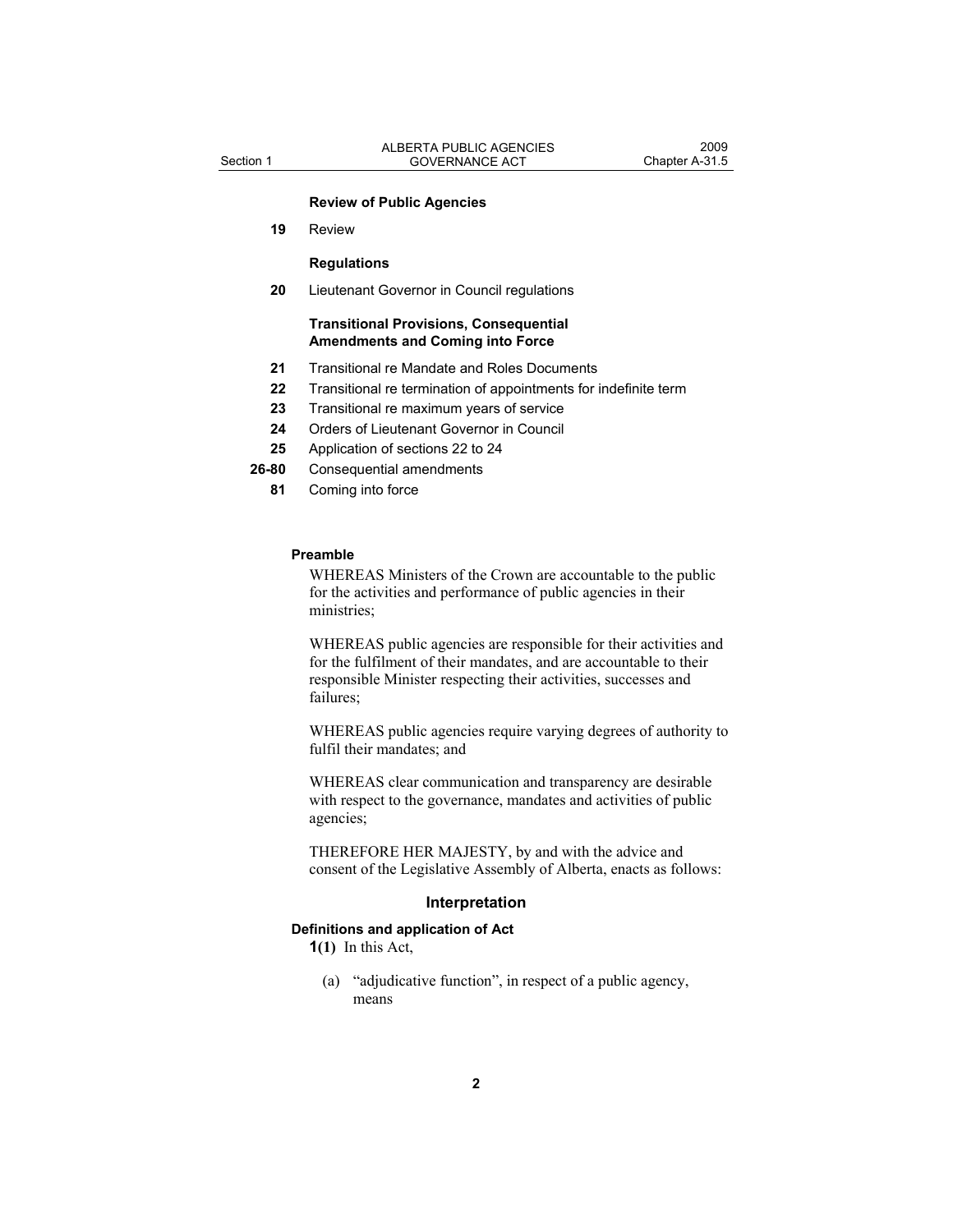| Section 1 |     |           | <b>ALBERTA PUBLIC AGENCIES</b><br><b>GOVERNANCE ACT</b>                                                                                                                                                                                                                                                                                                                                  | 2009<br>Chapter A-31.5 |
|-----------|-----|-----------|------------------------------------------------------------------------------------------------------------------------------------------------------------------------------------------------------------------------------------------------------------------------------------------------------------------------------------------------------------------------------------------|------------------------|
|           |     |           | (i) a function assigned or authorized to be performed by the<br>public agency under an enactment, the performance of<br>which includes                                                                                                                                                                                                                                                   |                        |
|           |     |           | (A) the making of binding decisions in respect of<br>applications, if the enactment authorizes the public<br>agency to hold hearings respecting the applications,                                                                                                                                                                                                                        |                        |
|           |     | (B)       | the making of binding decisions in respect of<br>disputes, other than disputes respecting applications,<br>or                                                                                                                                                                                                                                                                            |                        |
|           |     | (C)       | the hearing of reviews or appeals and the making of<br>binding decisions in respect of those reviews or<br>appeals,                                                                                                                                                                                                                                                                      |                        |
|           |     | (ii)      | any alternative dispute resolution process that is<br>ancillary to a function described in subclause (i), and                                                                                                                                                                                                                                                                            |                        |
|           |     |           | (iii) a function specified in the regulations;                                                                                                                                                                                                                                                                                                                                           |                        |
|           | (b) |           | "application" means an application made under an Act for a<br>permit, licence, approval or other benefit;                                                                                                                                                                                                                                                                                |                        |
|           | (c) | budget;   | "advisory agency" means a public agency that performs<br>advisory functions only and that does not administer a                                                                                                                                                                                                                                                                          |                        |
|           | (d) |           | "chief executive officer" means the highest-ranking<br>executive of a public agency who has primary responsibility<br>for overseeing the day-to-day operations of the public<br>agency, but does not include the chair of an advisory agency<br>or of a public agency that performs only adjudicative<br>functions and any educational or administrative functions<br>ancillary to them; |                        |
|           | (e) |           | "department" means a department established under the<br>Government Organization Act;                                                                                                                                                                                                                                                                                                    |                        |
|           | (f) | Minister; | "establishing enactment", in respect of a public agency,<br>means the Act or regulation that establishes or continues the<br>public agency, but does not include a regulation made by a                                                                                                                                                                                                  |                        |
|           | (g) |           | "Mandate and Roles Document" means a Mandate and<br>Roles Document described in section 3;                                                                                                                                                                                                                                                                                               |                        |
|           | (h) |           | "member" means                                                                                                                                                                                                                                                                                                                                                                           |                        |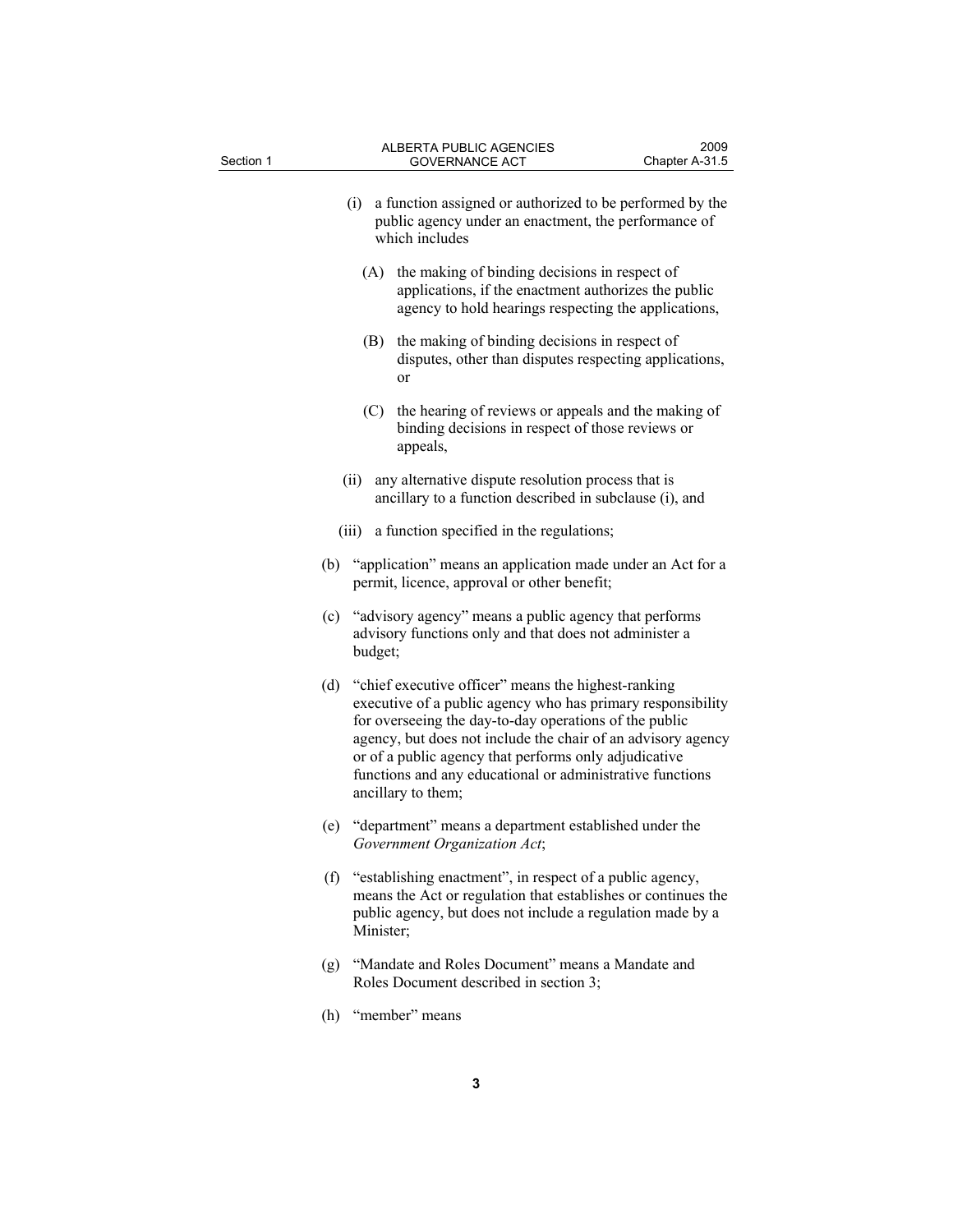| Section 1 |       | ALBERTA PUBLIC AGENCIES<br><b>GOVERNANCE ACT</b>                                                                                                                                                                                                                                                                                                                                                                                                                          | 2009<br>Chapter A-31.5 |
|-----------|-------|---------------------------------------------------------------------------------------------------------------------------------------------------------------------------------------------------------------------------------------------------------------------------------------------------------------------------------------------------------------------------------------------------------------------------------------------------------------------------|------------------------|
|           |       |                                                                                                                                                                                                                                                                                                                                                                                                                                                                           |                        |
|           |       | (i) in respect of a public agency that is an unincorporated<br>body, one of the members of the public agency, and                                                                                                                                                                                                                                                                                                                                                         |                        |
|           | (ii)  | in respect of a public agency that is a corporation, one of<br>the members of the public agency or its board, council or<br>other governing body;                                                                                                                                                                                                                                                                                                                         |                        |
|           |       | (i) "public agency" means                                                                                                                                                                                                                                                                                                                                                                                                                                                 |                        |
|           | (i)   | a corporation, other than a corporation incorporated by<br>or under a local or private Act, all or a majority of whose<br>members or directors are appointed or designated, either<br>by their personal names or by their names of office, by<br>an Act of the Legislature or regulations under an Act of<br>the Legislature, by an order of the Lieutenant Governor<br>in Council or of a Minister of the Crown or by any<br>combination of those methods,               |                        |
|           | (ii)  | a corporation all of whose issued voting shares of every<br>class are owned by the Crown or held in trust for the<br>Crown or are partly owned by the Crown and partly held<br>in trust for the Crown,                                                                                                                                                                                                                                                                    |                        |
|           | (iii) | an unincorporated board, commission, council or other<br>body that is not a department or part of a department, all<br>or a majority of whose members are appointed or<br>designated, either by their personal names or by their<br>names of office, by an Act of the Legislature or<br>regulations under an Act of the Legislature, by an order<br>of the Lieutenant Governor in Council or of a Minister<br>of the Crown or by any combination of those methods,<br>and |                        |
|           | (iv)  | a body that is specified in, or that meets the criteria set<br>out in, the regulations;                                                                                                                                                                                                                                                                                                                                                                                   |                        |
|           | (j)   | "regulation" means a regulation as defined in section $1(1)(c)$<br>of the <i>Interpretation Act</i> , but does not include any<br>instrument, whether of a legislative nature or not, that is<br>made by a body other than the Lieutenant Governor in<br>Council or a Minister;                                                                                                                                                                                           |                        |
|           | (k)   | "remuneration" means any consideration, compensation or<br>benefit, regardless of its nature or form, that is given by the<br>Government of Alberta or a public agency to a member or a                                                                                                                                                                                                                                                                                   |                        |

**4**

public agency, and includes honorariums.

chief executive officer in respect of services provided to a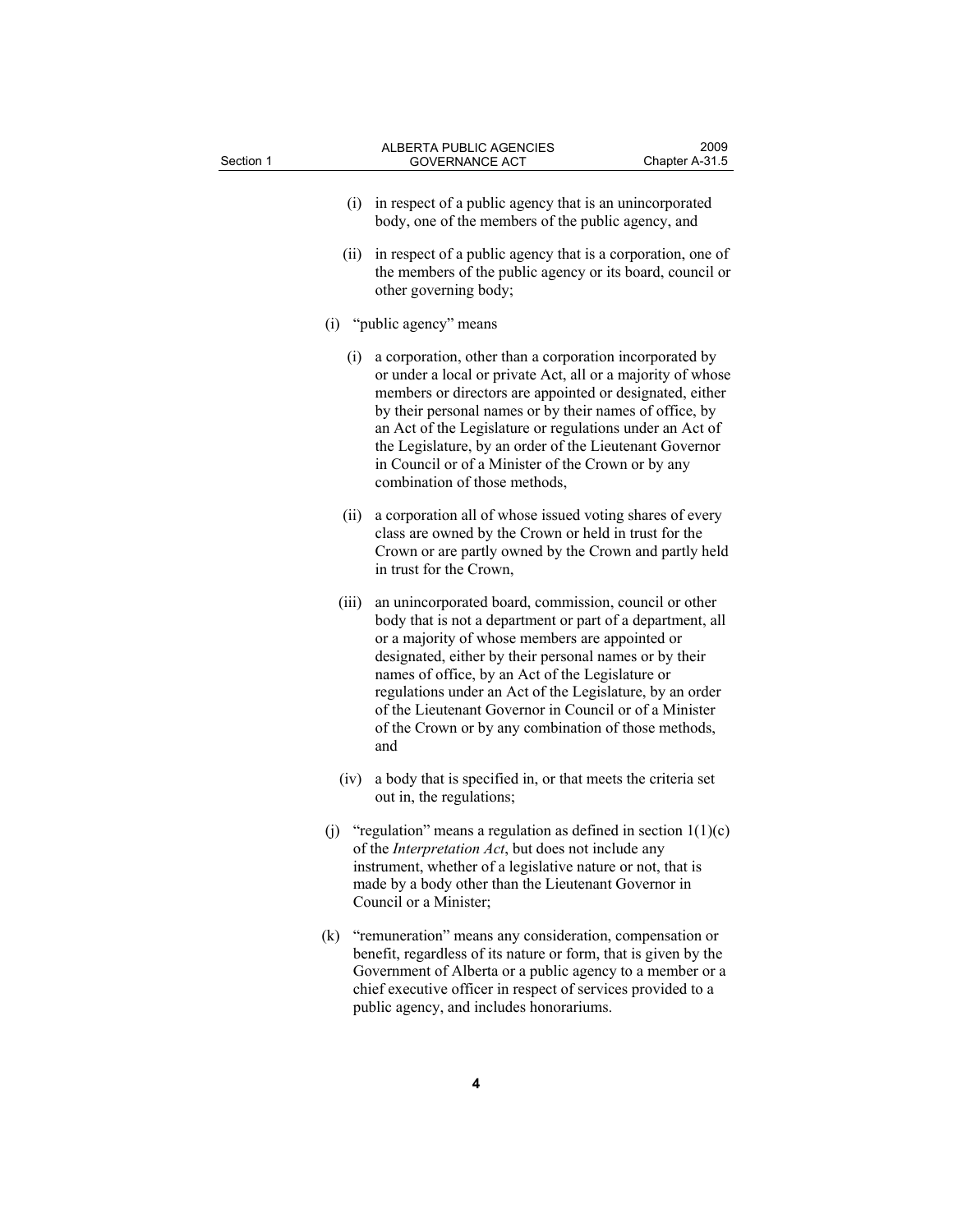**(2)** In this Act, a reference to the responsible Minister in respect of a public agency or to the Minister who is responsible for a public agency is a reference to

- (a) the Minister to whom the public agency reports, or
- (b) the Minister determined under subsection (3).

**(3)** The Lieutenant Governor in Council may by order decide, in respect of any particular public agency,

- (a) any question that arises as to which Minister is the responsible Minister for the purposes of subsection (2)(a), and
- (b) which Minister is the responsible Minister, if the public agency is not required to report to a Minister.

**(4)** This Act does not apply to the following:

- (a) The Provincial Court of Alberta;
- (b) a body all of whose members are elected officials;
- (c) a body excluded by the regulations.

**(5)** Subject to the regulations, this Act does not apply to the following:

- (a) a subsidiary health corporation under the *Regional Health Authorities Act*;
- (b) an advisory agency whose members receive no remuneration other than payment of or reimbursement for travelling, living or other expenses incurred while away from their ordinary places of residence and in the course of their duties as members;
- (c) a body established or continued by or under an Act of Canada;
- (d) a body established or continued by an enactment or instrument under which the body will expire or be dissolved or disestablished within one year of its establishment or continuation;
- (e) a body
	- (i) that is not empowered to perform any adjudicative functions,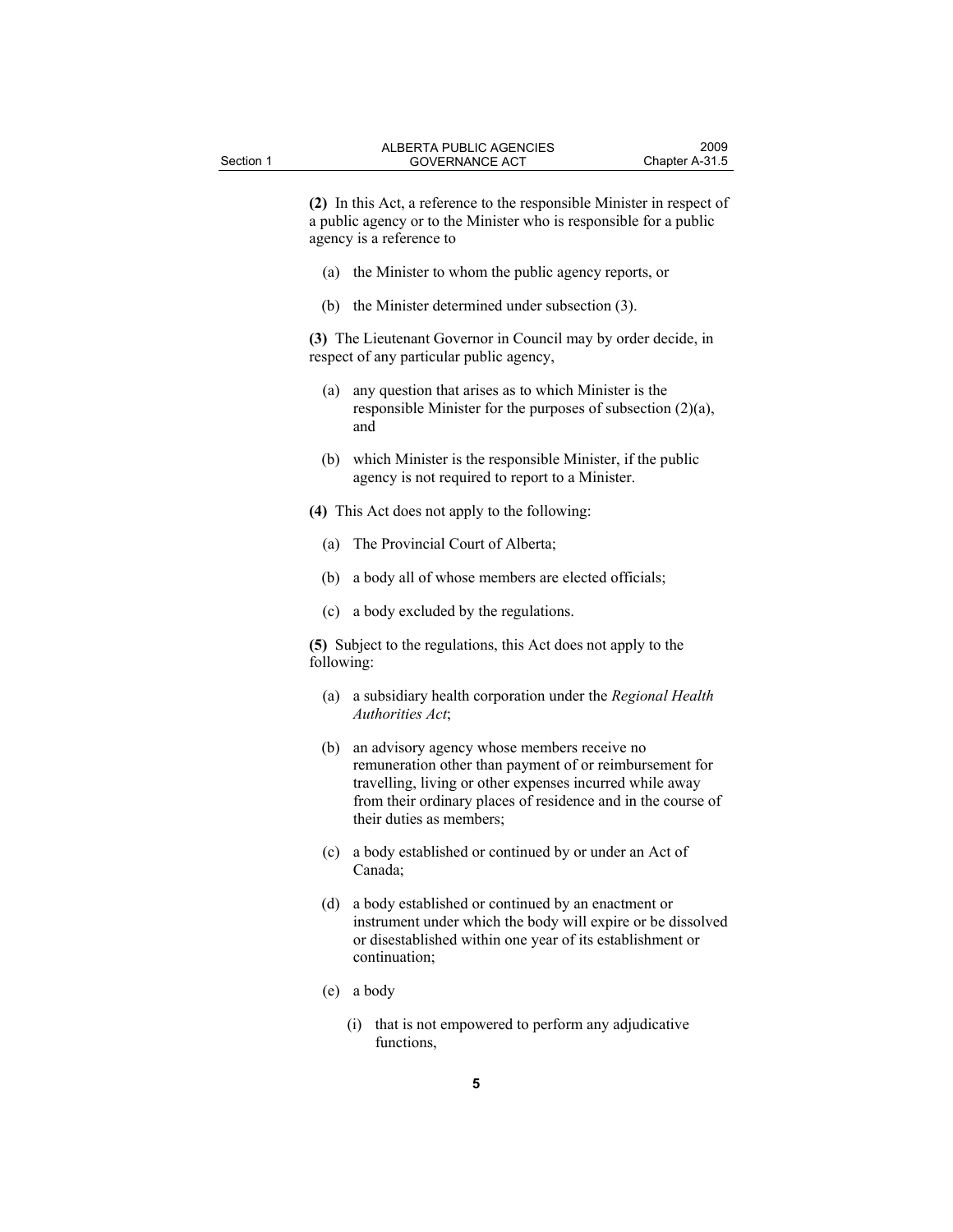- (ii) that is chaired by, or whose board, council or other governing body is chaired by, a Minister or an employee of the Government of Alberta, and
- (iii) all or a majority of whose members are Ministers or employees of the Government of Alberta. 2009 cA-31.5 s1;2013 cF-14.5 s20

#### **Paramountcy**

**2(1)** Except where this Act or the regulations provide otherwise, the provisions of this Act and the regulations under this Act prevail to the extent of any inconsistency or conflict with one or more provisions of any other enactment except the *Freedom of Information and Protection of Privacy Act*, the *Health Information Act* and the *Reform of Agencies, Boards and Commissions Compensation Act*.

**(2)** The Lieutenant Governor in Council may make regulations expressly providing that another enactment, or a provision of it, prevails over this Act, a provision of it or the regulations, either generally or in respect of a specified public agency.

**(3)** A provision of an enactment that

- (a) imposes duties on a public agency or confers powers on a Minister who is responsible for a public agency that are additional to those imposed or conferred by this Act, or
- (b) imposes a maximum number of years of service for members of a public agency that is shorter than the applicable maximum number of years of service provided for in section 14(2)

is not inconsistent or in conflict with this Act for the purposes of subsection (1).

2009 cA-31.5 s2;2016 cR-8.5 s24

#### **Mandate and Roles Documents**

#### **Contents of Mandate and Roles Document**

**3(1)** Every public agency must, within 3 months of its establishment or continuation, have a Mandate and Roles Document that is jointly developed by the public agency and its responsible Minister and that includes a description of each of the following:

- (a) the public agency's mandate;
- (b) the roles and responsibilities of
	- (i) the public agency,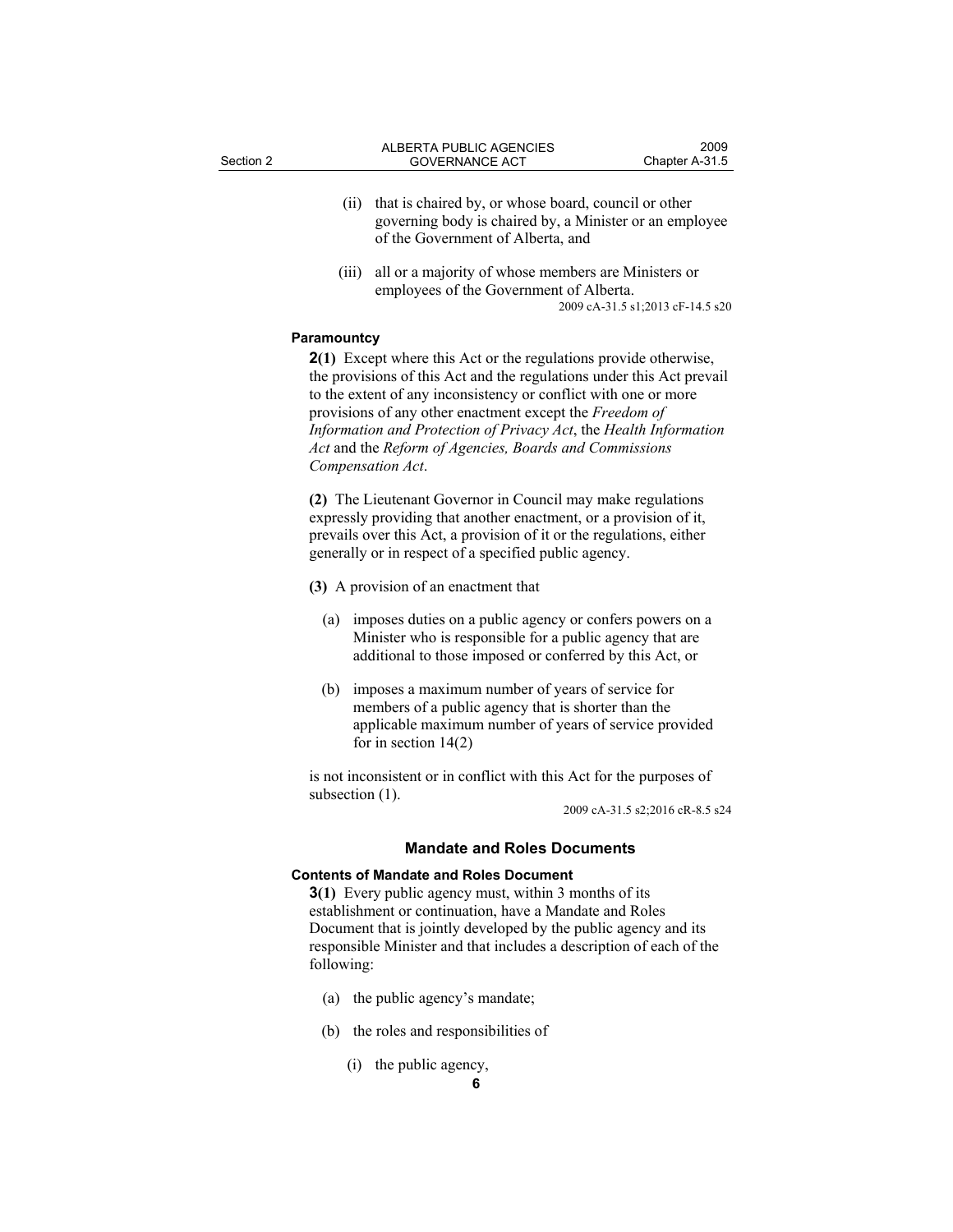|       | (ii) its members,                                                                                                                                                                                               |
|-------|-----------------------------------------------------------------------------------------------------------------------------------------------------------------------------------------------------------------|
| (iii) | its chief executive officer, if any,                                                                                                                                                                            |
|       |                                                                                                                                                                                                                 |
|       | (iv) the responsible Minister,                                                                                                                                                                                  |
| (v)   | any departments or employees of the Government of<br>Alberta that provide support or services to the public<br>agency, and                                                                                      |
|       | (vi) any subsidiaries of the public agency,                                                                                                                                                                     |
|       | including roles and responsibilities in respect of recruitment,<br>orientation and training of members, communication with<br>the public and evaluation of the public agency's and its<br>members' performance; |
| (c)   | the accountability relationships of the public agency,<br>including its duty to account to the responsible Minister;                                                                                            |
| (d)   | the process for administering the public agency's code of<br>conduct;                                                                                                                                           |
| (e)   | the public agency's and the responsible Minister's mutual<br>expectations in respect of communication, collaboration and<br>consultation with each other;                                                       |
|       | (f) the committee structure of the public agency, if any;                                                                                                                                                       |
| (g)   | the financial, staffing and administrative arrangements for<br>the public agency;                                                                                                                               |
| (h)   | the public agency's planning and reporting requirements;                                                                                                                                                        |
| (i)   | any other matters specified in the regulations.                                                                                                                                                                 |
|       | (2) A Mandate and Roles Document may be amended at any time<br>by the public agency and the responsible Minister.                                                                                               |
|       | (3) A Mandate and Roles Document and any amendment made to<br>it must be signed on behalf of the public agency and by the<br>responsible Minister.                                                              |
|       | <b>Review of document</b>                                                                                                                                                                                       |
| which | 4 A Mandate and Roles Document must be reviewed and<br>renewed, amended or replaced within 3 years after the day on                                                                                             |

(a) the Mandate and Roles Document, or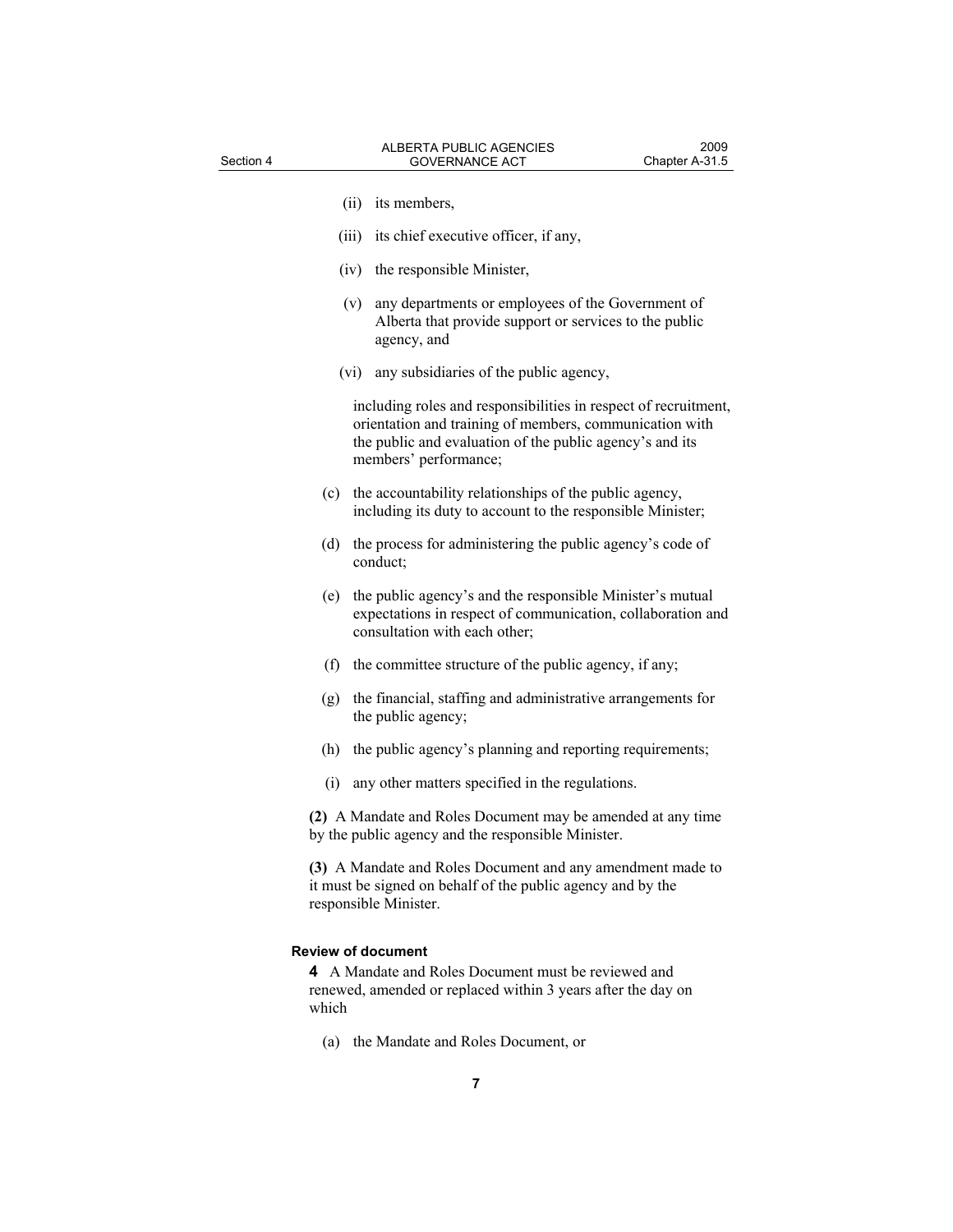(b) the most recent amendment to the Mandate and Roles Document,

was signed.

### **Document to be made public**

**5** A Mandate and Roles Document must be made available to the public.

#### **Powers and Responsibilities of Ministers**

#### **Obligations of responsible Minister**

**6** A Minister who is responsible for a public agency shall

- (a) participate with the public agency in setting the public agency's long-term objectives and its short-term targets, if any,
- (b) advise the public agency, as the Minister considers appropriate, respecting any government policies applicable to the public agency or its activities or operations, and
- (c) monitor whether the public agency is
	- (i) acting within its mandate, and
	- (ii) achieving its long-term objectives and short-term targets, if any.

#### **Advice of public agency**

**7(1)** A Minister who is responsible for a public agency may consult with the public agency and request its advice or comments on any matter respecting the development, establishment, amendment, termination or repeal of any enactment, program, directive, guideline or policy that is related to the public agency's mandate.

**(2)** A public agency may provide advice or comments in response to a request under subsection (1), and may volunteer to provide advice or comments to the responsible Minister on any matter described in that subsection.

# **Disclosure of information**

**8(1)** Subject to section 9 and the regulations, a Minister who is responsible for a public agency may request from the public agency any information, including personal information, that the Minister considers necessary respecting its activities and operations or that the Minister considers necessary for the development,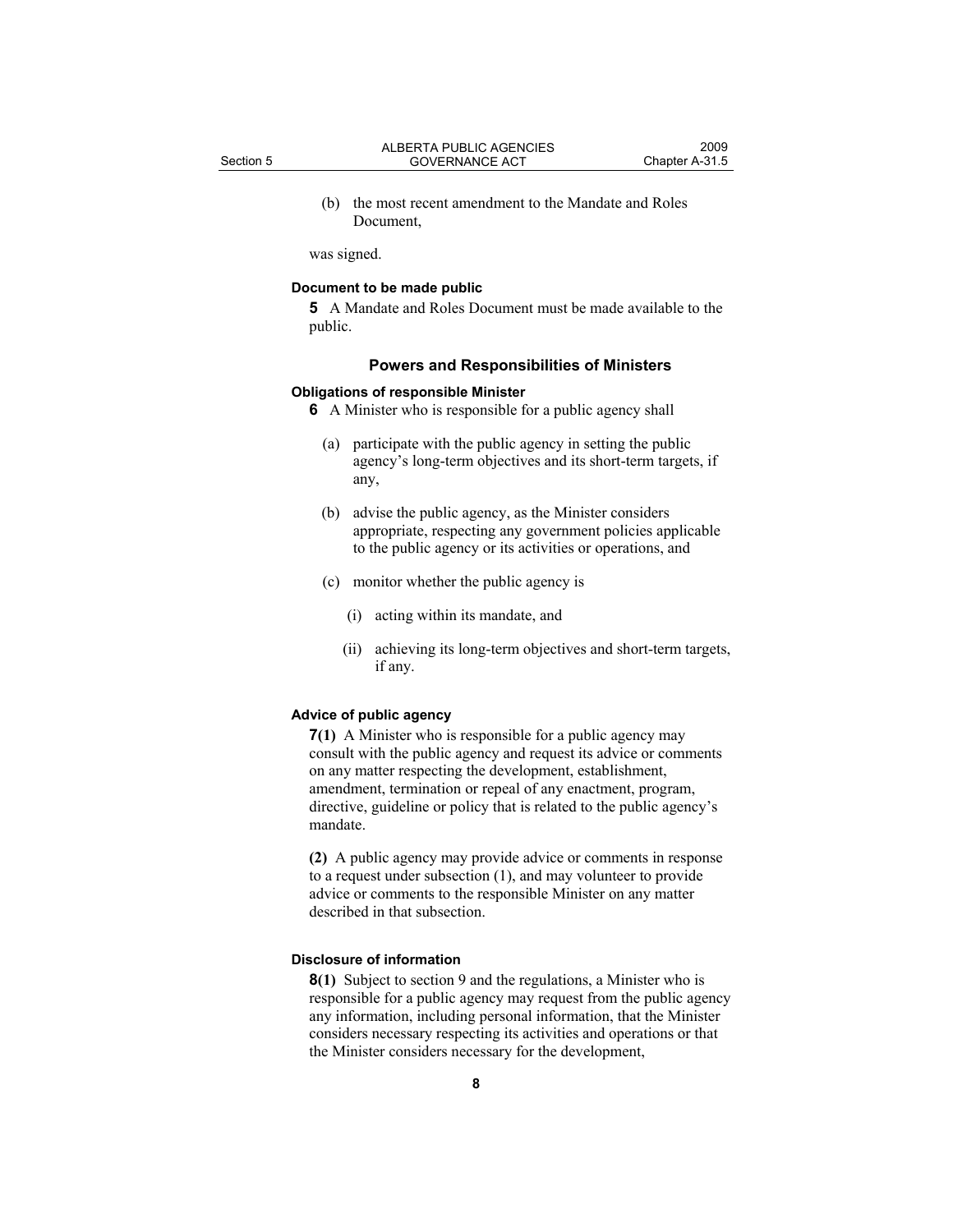establishment, amendment, termination or repeal of any enactment, program, directive, guideline or policy, and the public agency shall disclose the information within the time and in the form and manner determined by the Minister.

**(2)** Subject to section 9 and the regulations, a public agency shall allow its responsible Minister or that Minister's representative

- (a) to inspect all records, accounts, reports and other documents of the public agency and to make copies of them, including, in the case of an electronic document, by printing the document or by causing it to be printed, and
- (b) to otherwise review the operations of the public agency.

**(3)** If the information disclosed under subsection (1) or contained in records, accounts, reports or other documents of the public agency inspected or copied under subsection (2)(a) is personal information as defined in the *Freedom of Information and Protection of Privacy Act*, the responsible Minister may collect and use that personal information

- (a) for the purposes of
	- (i) reviewing and monitoring the activities and operations of the public agency,
	- (ii) ensuring the public agency is acting in accordance with its Mandate and Roles Document, or
	- (iii) carrying out the responsibilities of the Minister under this Act,

and

(b) for any other purpose authorized by the regulations.

**(4)** If the information disclosed under subsection (1) or contained in records, accounts, reports or other documents inspected or copied under subsection  $(2)(a)$  relates to labour relations, is a trade secret or is of a commercial, financial, scientific or technical nature, the information is to be treated as having been provided in confidence.

#### **Restrictions**

- **9(1)** Section 8(1) does not authorize a request for information
	- (a) in respect of a particular matter in which the public agency has performed or is or will be performing an adjudicative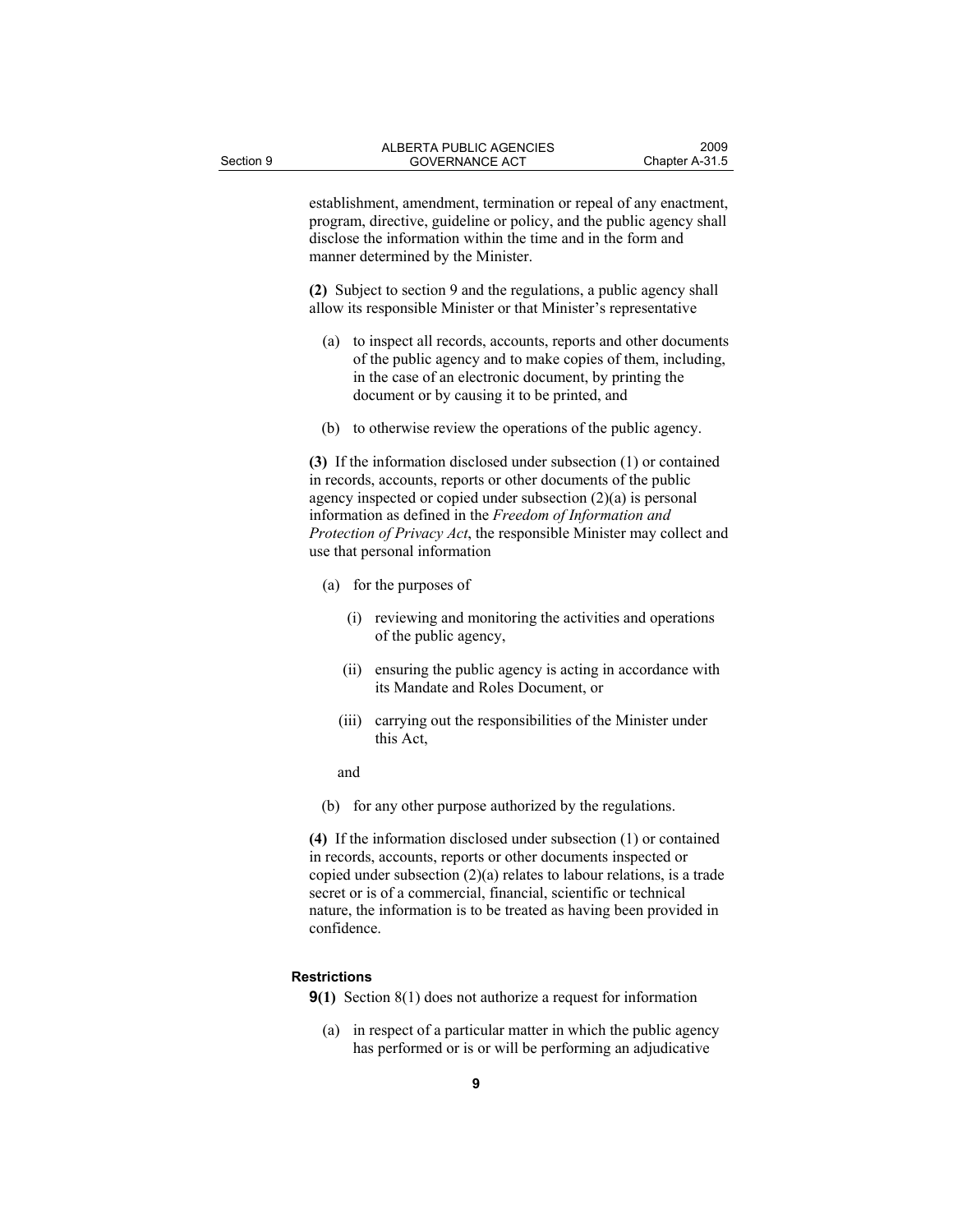function, if complying with the request may reasonably be expected to affect the independence of the public agency respecting that matter, or

 (b) if the regulations or the public agency's establishing enactment provides that section 8(1) does not apply in respect of information of that type.

**(2)** Section 8(2)(a) does not authorize the inspection or copying of documents

- (a) in respect of a particular matter in which the public agency has performed or is or will be performing an adjudicative function, if inspecting or copying the documents may reasonably be expected to affect the independence of the public agency respecting that matter, or
- (b) if the regulations or the public agency's establishing enactment provides that section 8(2)(a) does not apply in respect of documents of that type.

#### **Policies**

**10(1)** Subject to subsection (2), a Minister who is responsible for a public agency may set policies that must be followed by the public agency in carrying out its powers, duties and functions.

**(2)** A policy must not be set under this section

- (a) in respect of a public agency's adjudicative functions, or
- (b) if an Act, the regulations under this Act or any other regulation made by the Lieutenant Governor in Council prohibits the making of policies of that type.

### **Responsibilities of Public Agencies**

**11** Repealed 2017 c20 s2.

#### **Responsibilities**

- **12** Every public agency shall
	- (a) make all reasonable efforts to fulfil its mandate,
	- (b) participate with its responsible Minister in setting its long-term objectives and short-term targets, if any,
	- (c) monitor its activities for the purpose of ensuring that it is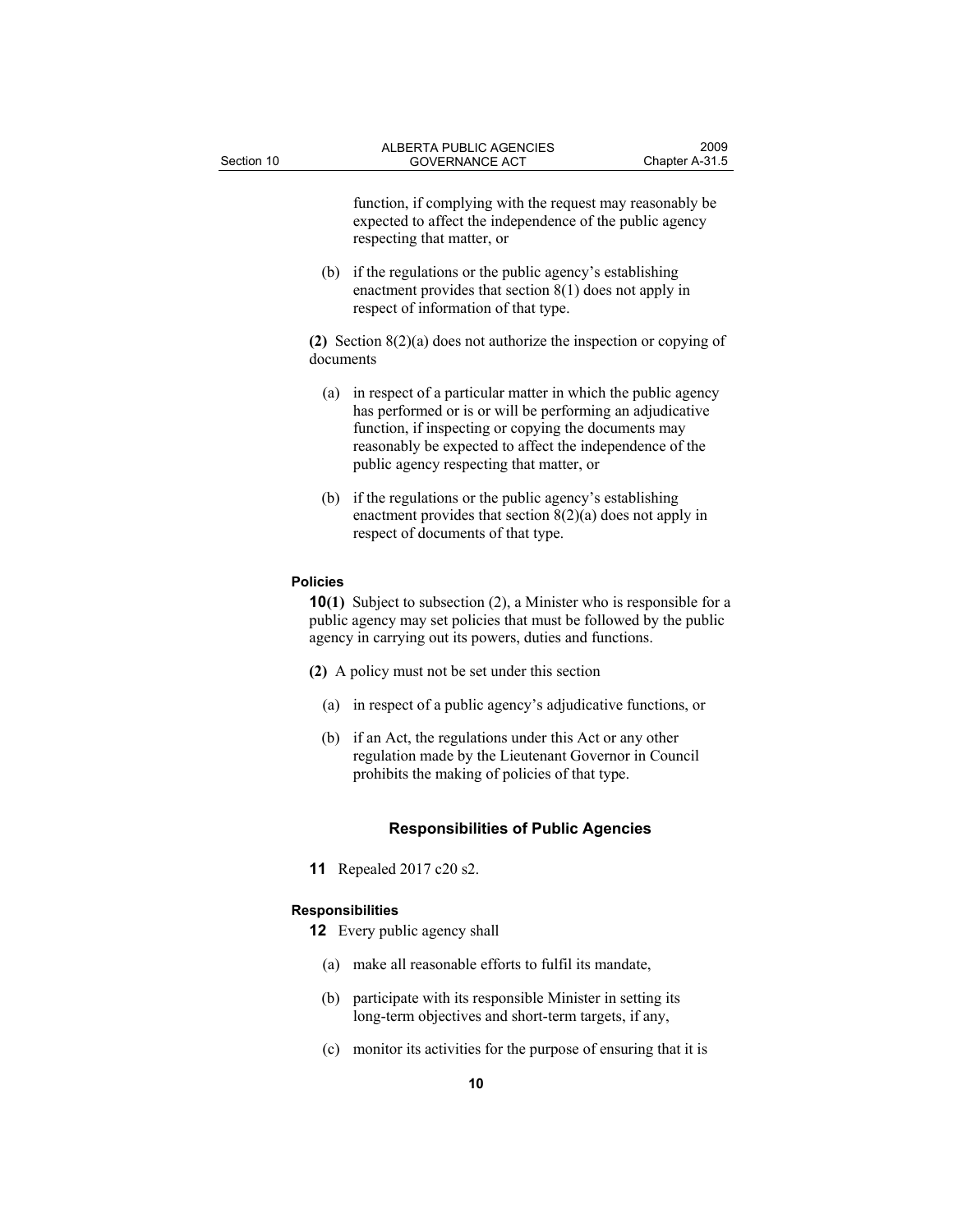- (i) acting within its mandate,
- (ii) acting in accordance with any policies made under section 10(1) and any regulations respecting those policies, and
- (iii) achieving its long-term objectives and short-term targets, if any,
- (d) inform its responsible Minister respecting its significant activities and operations and any significant events that may affect those activities or operations, and
- (e) discharge any other responsibilities set out in the regulations.

#### **Members of Public Agencies**

#### **Recruitment of members**

**13(1)** The process by which a member is recruited to a public agency must

- (a) identify any skills, knowledge, experience or attributes required of the member before recruitment begins, and
- (b) base the selection of a person for appointment as a member on assessment of the extent to which the person possesses the identified skills, knowledge, experience or attributes.

**(2)** The steps that are taken or intended to be taken in a recruitment process and any identified skills, knowledge, experience or attributes required of a member to be appointed must be made public either before or after the member is appointed.

#### **Term of office**

**14(1)** Every appointment must be for a fixed term.

**(2)** Subject to the regulations, no person shall be appointed as a member for a term that would result in the person serving as a member for more than

- (a) 12 consecutive years, in the case of a public agency that is empowered to perform an adjudicative function, or
- (b) 10 consecutive years, in any other case.

**(3)** Breaks in service of less than 2 years shall be disregarded in determining a number of consecutive years for the purposes of subsection (2).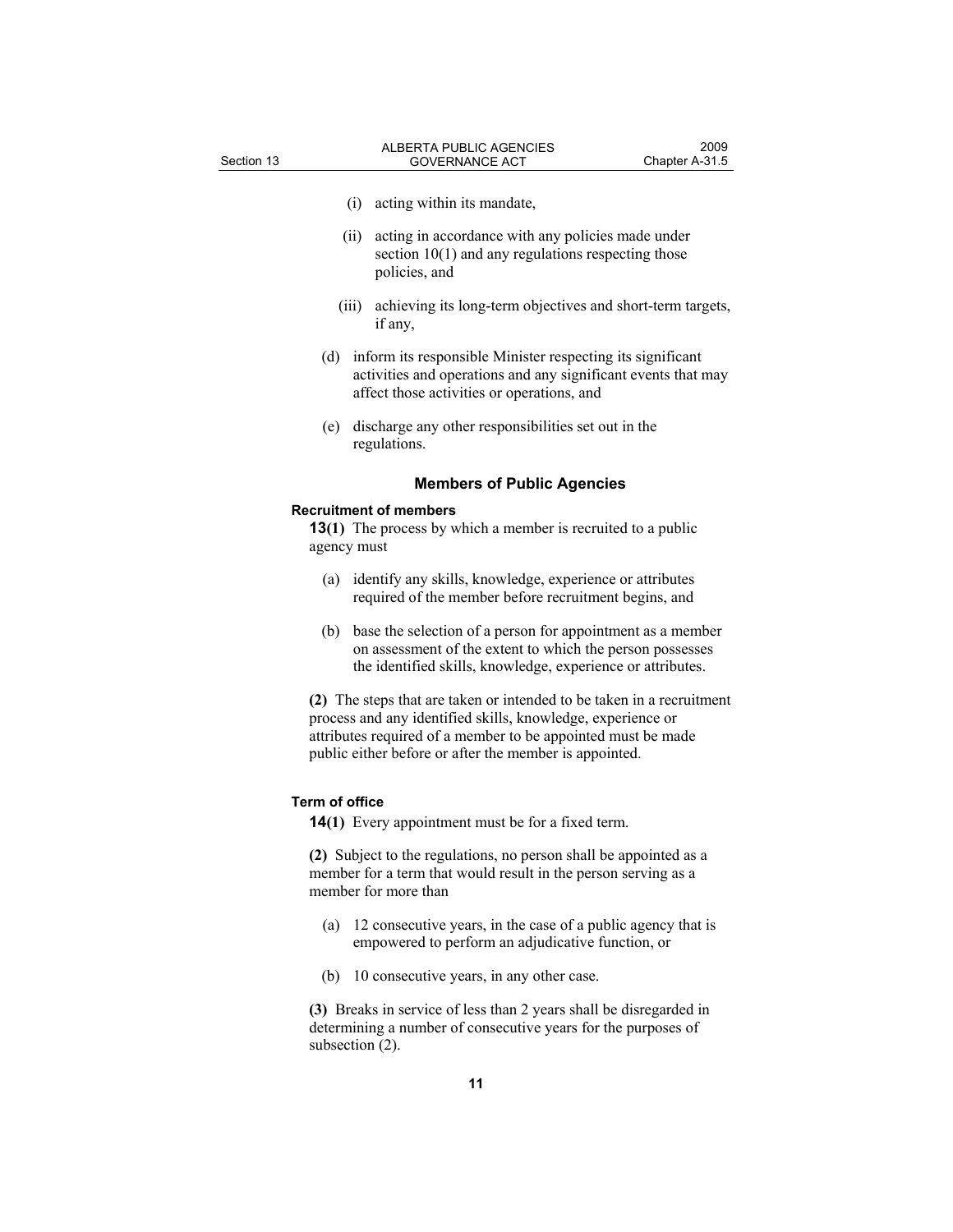**(4)** If in the opinion of the responsible Minister it is necessary to ensure the effective operation of a public agency, the responsible Minister may recommend to the Lieutenant Governor in Council that an order be made providing that subsection (2) does not apply in respect of a specified appointment to the public agency, and the Lieutenant Governor in Council may make an order to that effect.

#### **Reappointment**

**15** An appointed member may be reappointed for an additional term only if, in the opinion of the responsible Minister, the member meets the requirements of the position.

#### **Saving**

**16** Actions of a public agency or its governing body are valid notwithstanding any defect in compliance with section 13, 14 or 15 in the recruitment, appointment or reappointment of any member.

### **Chief Executive Officers**

#### **Remuneration of chief executive officers**

**17(1)** Subject to the regulations, and unless the Act, regulation or order that establishes or continues the public agency provides otherwise, a public agency that appoints or engages its own chief executive officer may set the remuneration and expenses to be paid to the chief executive officer.

**(2)** Subsection (1) does not apply to a chief executive officer who is an employee under the *Public Service Act*.

#### **Restriction**

**18(1)** In this section, "chair" includes an acting chair.

**(2)** No person shall serve as both the chair and the chief executive officer of a public agency unless expressly authorized by

- (a) the public agency's establishing enactment, or
- (b) the regulations.

**(3)** If a person serves as both a member and the chief executive officer of a public agency, the public agency shall establish and implement, to the satisfaction of the responsible Minister, a process by which the chief executive officer's performance is overseen by other members of the public agency.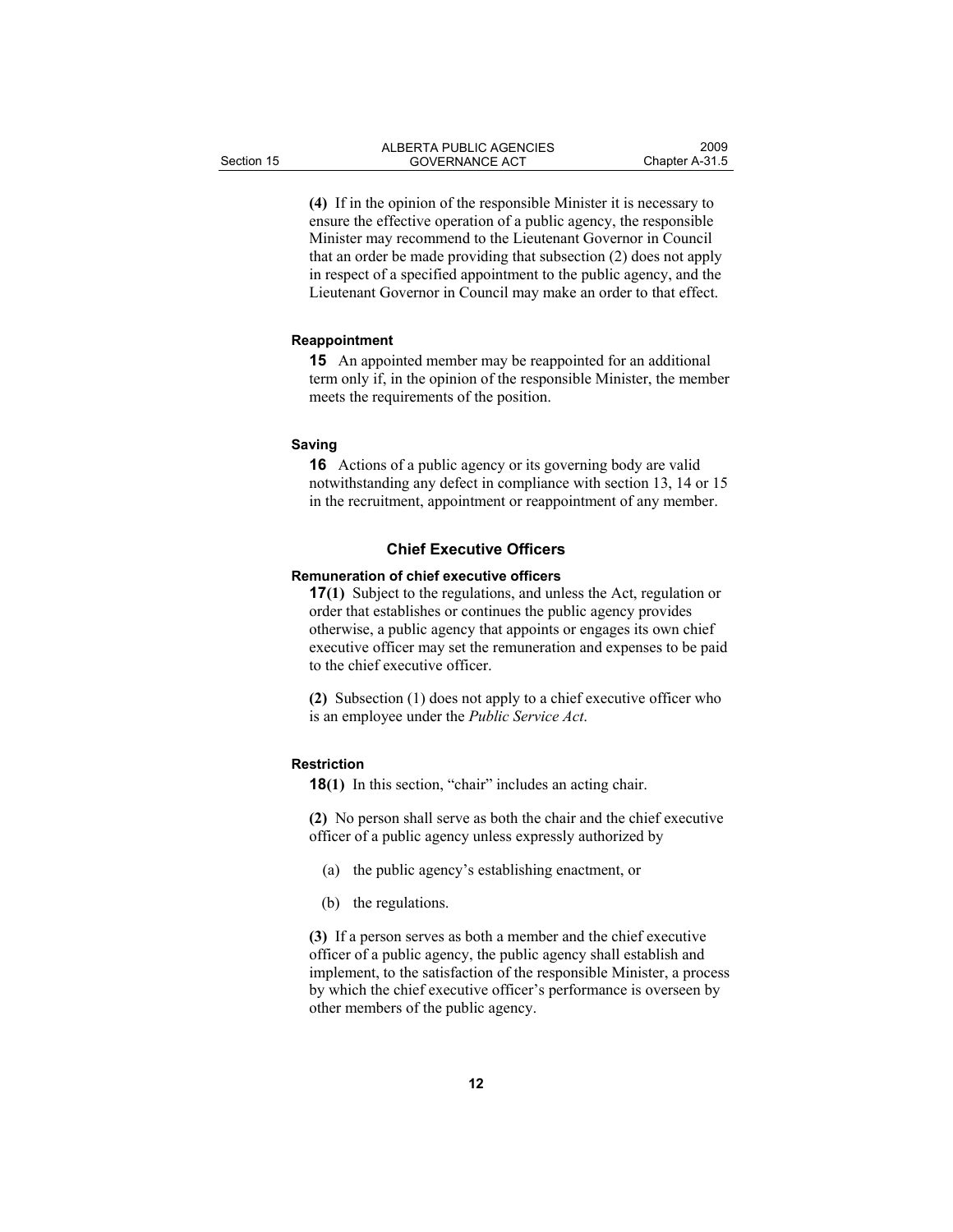#### **Review of Public Agencies**

# **Review**

**19(1)** The mandate and operations of every public agency must, at least every 7 years, be reviewed by the responsible Minister, who shall report the results of the review to the Executive Council.

**(2)** In reviewing a public agency, the responsible Minister shall consider

- (a) whether, and the extent to which, the public agency's mandate continues to be relevant to the goals, priorities and policies of the Government of Alberta,
- (b) whether the functions performed by the public agency are best performed by the public agency, by another public agency or by a department,
- (c) whether the public agency's governance structure continues to be appropriate to its mandate and functions,
- (d) whether the public agency is carrying out its activities and operations in a manner that is effective and suited to achieving its mandate, and
- (e) any other matters set out in the regulations.

# **Regulations**

#### **Lieutenant Governor in Council regulations**

**20** The Lieutenant Governor in Council may make regulations

- (a) specifying functions that are adjudicative functions for the purposes of section  $1(1)(a)(iii)$ ;
- (b) respecting the application of this Act or any provision of this Act to a public agency, including regulations
	- (i) specifying bodies or classes of bodies that are public agencies for the purposes of this Act, including setting out criteria referred to in section  $1(1)(i)(iv)$ ,
	- (ii) excluding bodies or classes of bodies from the application of this Act, and
	- (iii) exempting a public agency from the application of any provision of this Act, whether wholly or to the extent or for the period specified in the regulations;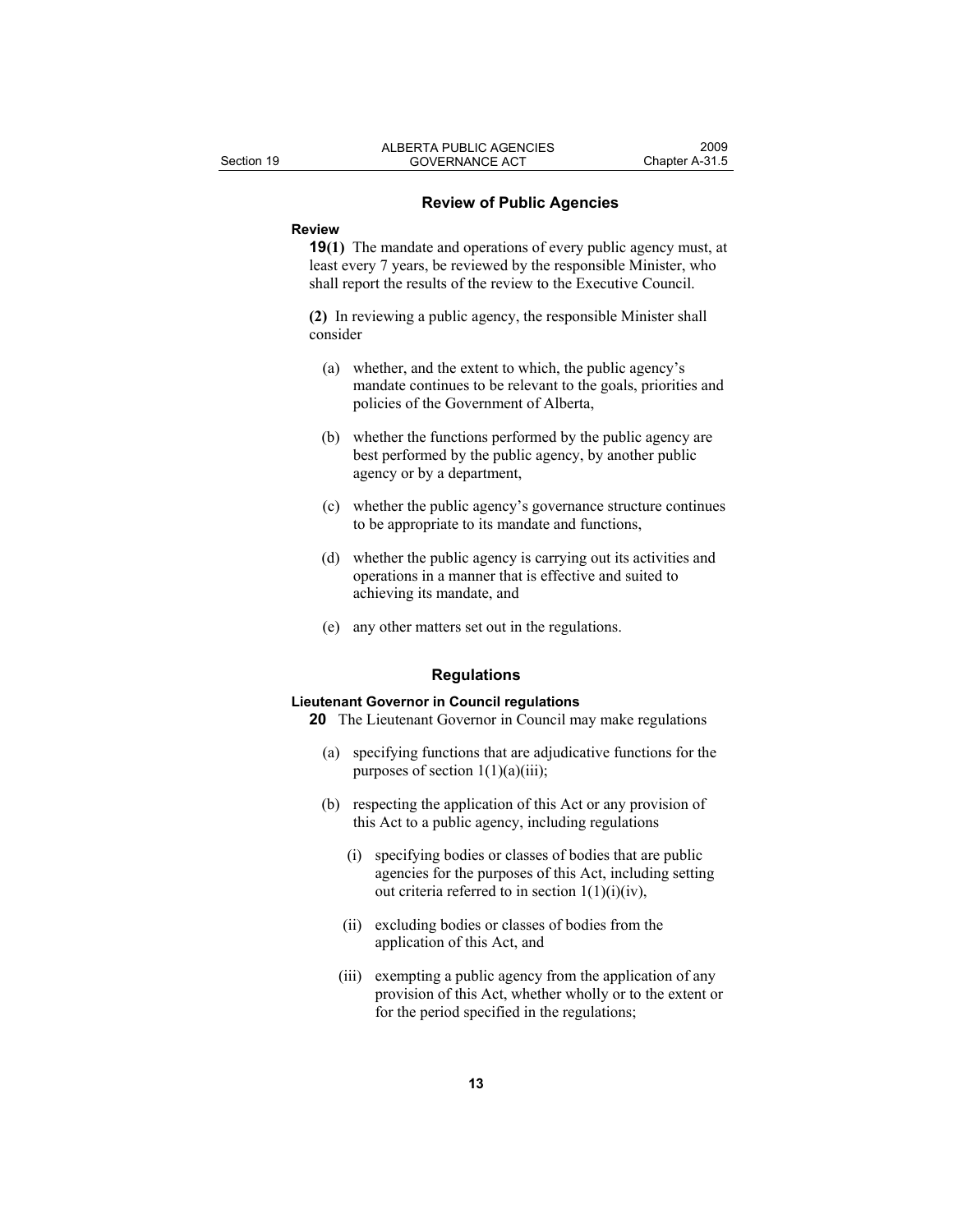| Section 20 | <b>ALBERTA PUBLIC AGENCIES</b><br><b>GOVERNANCE ACT</b>                                                                                                                                                                                                                                                                                                                                                                                 | 2009<br>Chapter A-31.5 |
|------------|-----------------------------------------------------------------------------------------------------------------------------------------------------------------------------------------------------------------------------------------------------------------------------------------------------------------------------------------------------------------------------------------------------------------------------------------|------------------------|
|            | (c)<br>respecting Mandate and Roles Documents, including their<br>form and contents and the manner in which they are to be<br>made public;                                                                                                                                                                                                                                                                                              |                        |
|            | (d)<br>respecting evaluations referred to in section $3(1)(b)$ ;                                                                                                                                                                                                                                                                                                                                                                        |                        |
|            | respecting requests for information under section $8(1)$ , the<br>(e)<br>inspection and copying of documents under section $8(2)$ and<br>the purposes for which a responsible Minister may collect<br>and use personal information under section $8(3)$ ;                                                                                                                                                                               |                        |
|            | (f)<br>specifying, for the purposes of section $9(1)(b)$ , types of<br>information that must not be requested under section $8(1)$ ;                                                                                                                                                                                                                                                                                                    |                        |
|            | specifying, for the purposes of section $9(2)(b)$ , types of<br>(g)<br>documents that must not be inspected or copied under<br>section $8(2)(a)$ ;                                                                                                                                                                                                                                                                                      |                        |
|            | respecting policies referred to in section 10, including<br>(h)<br>regulations prohibiting the making of specified types of<br>policies in respect of a public agency;                                                                                                                                                                                                                                                                  |                        |
|            | respecting codes of conduct, including the contents and<br>(i)<br>implementation of codes of conduct, the form and manner in<br>which a code of conduct is to be made public and processes<br>for administering codes of conduct;                                                                                                                                                                                                       |                        |
|            | respecting recruitment processes for members of public<br>(j)<br>agencies;                                                                                                                                                                                                                                                                                                                                                              |                        |
|            | respecting the reappointment of members of public<br>(k)<br>agencies;                                                                                                                                                                                                                                                                                                                                                                   |                        |
|            | respecting the application of this Act or any provision of<br>$\left( \mathbf{l}\right)$<br>this Act to appointments to specified offices or classes of<br>offices of public agencies or their governing bodies,<br>including regulations exempting specified offices or classes<br>of offices from the application of any provision of this Act,<br>whether wholly or to the extent or for the period specified in<br>the regulations; |                        |
| (m)        | respecting the application of any provision of this Act to<br>specified appointments, including exempting specified<br>appointments from the application of any provision of this<br>Act;                                                                                                                                                                                                                                               |                        |
|            | respecting responsibilities of public agencies referred to in<br>(n)<br>section 12;                                                                                                                                                                                                                                                                                                                                                     |                        |

(o) respecting responsibilities of members of public agencies;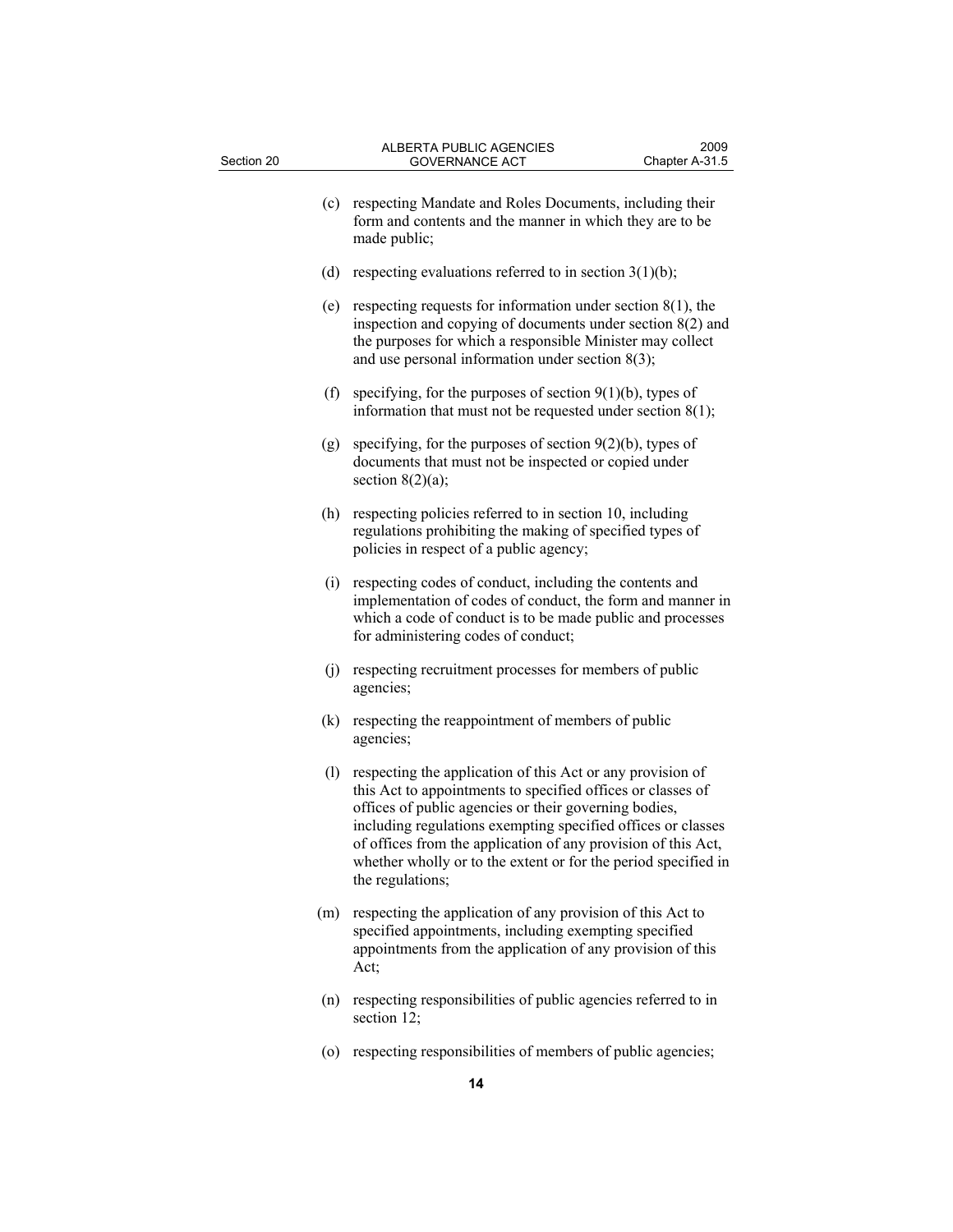| (p)                                                                                      | respecting the form and manner in which recruitment<br>processes are to be made public for the purposes of section<br>13(2);                                                                                                                                                       |  |
|------------------------------------------------------------------------------------------|------------------------------------------------------------------------------------------------------------------------------------------------------------------------------------------------------------------------------------------------------------------------------------|--|
| (q)                                                                                      | respecting remuneration of members and chief executive<br>officers of public agencies;                                                                                                                                                                                             |  |
| (r)                                                                                      | respecting payment of expenses of members and chief<br>executive officers of public agencies;                                                                                                                                                                                      |  |
| (s)                                                                                      | specifying public agencies in respect of which the offices of<br>chief executive officer and chair of a public agency may be<br>held by the same person;                                                                                                                           |  |
| (t)                                                                                      | respecting committees of public agencies;                                                                                                                                                                                                                                          |  |
| (u)                                                                                      | respecting audit processes required in respect of public<br>agencies;                                                                                                                                                                                                              |  |
| (v)                                                                                      | respecting processes for the resolution of disputes between<br>public agencies and their responsible Ministers regarding<br>the application of this Act and the regulations;                                                                                                       |  |
| (w)                                                                                      | respecting the establishment and continuation of public<br>agencies;                                                                                                                                                                                                               |  |
| (x)                                                                                      | respecting reviews of public agencies;                                                                                                                                                                                                                                             |  |
| (y)                                                                                      | respecting the dissolution and winding-up of public<br>agencies;                                                                                                                                                                                                                   |  |
|                                                                                          | (z) extending the time for doing anything required to be done<br>under this Act or the regulations;                                                                                                                                                                                |  |
| (aa)                                                                                     | specifying public agencies, classes of public agencies and<br>classes of members of public agencies in respect of which<br>regulations made under any provision of this Act apply.                                                                                                 |  |
| <b>Transitional Provisions, Consequential</b><br><b>Amendments and Coming into Force</b> |                                                                                                                                                                                                                                                                                    |  |
| <b>Transitional re Mandate and Roles Documents</b>                                       |                                                                                                                                                                                                                                                                                    |  |
|                                                                                          | 21 If before the coming into force of section $3(1)$ a document is<br>signed on behalf of a public agency and by its responsible Minister<br>that meets the requirements set out in section $3(1)(a)$ to (i), the<br>document is deemed to be a Mandate and Roles Document for the |  |

purposes of that section.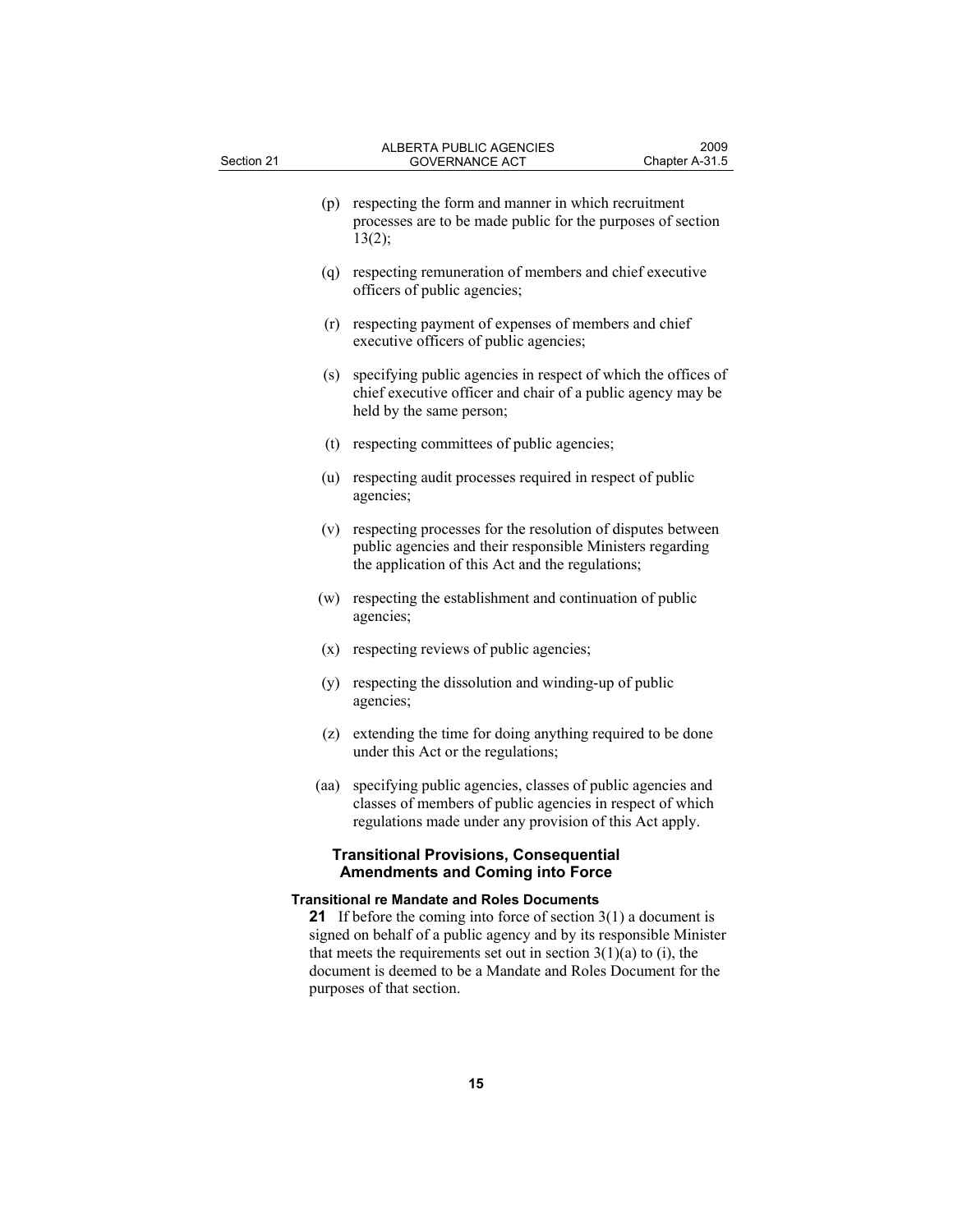### **Transitional re termination of appointments for indefinite term**

**22** Notwithstanding any other enactment, if on the coming into force of this Act a member of a public agency has been appointed for an indefinite term under an enactment,

- (a) the appointment terminates 2 years after the day on which this Act comes into force unless the appointment is terminated before that time, and
- (b) the person or body authorized to make the appointment may terminate it at any time without cause,

unless an order under section 24 provides otherwise.

# **Transitional re maximum years of service**

**23(1)** Notwithstanding any other enactment, if on the coming into force of this Act a member of a public agency described in section  $14(2)(a)$  has been appointed for a specified term and has served as a member for 12 or more consecutive years as determined in accordance with section 14, the member's appointment terminates on the expiry of that appointment unless it is terminated before that time or an order under section 24 provides otherwise.

**(2)** Notwithstanding any other enactment, if on the coming into force of this Act a member of a public agency described in section 14(2)(b) has served as a member for 10 or more consecutive years as determined in accordance with section 14, the member's appointment terminates 2 years after the day on which this Act comes into force unless the appointment is terminated or expires before that time or an order under section 24 provides otherwise.

## **Orders of Lieutenant Governor in Council**

**24** The Lieutenant Governor in Council may order

- (a) that the 2-year period provided by section 22(a) be extended for a specified period in respect of a specified appointment to which that section applies,
- (b) that the term of a specified appointment to which section 23(1) or (2) applies be extended for a specified period, and
- (c) that the 2-year period provided by section 23(2) be extended for a specified period in respect of a specified appointment to which that section applies.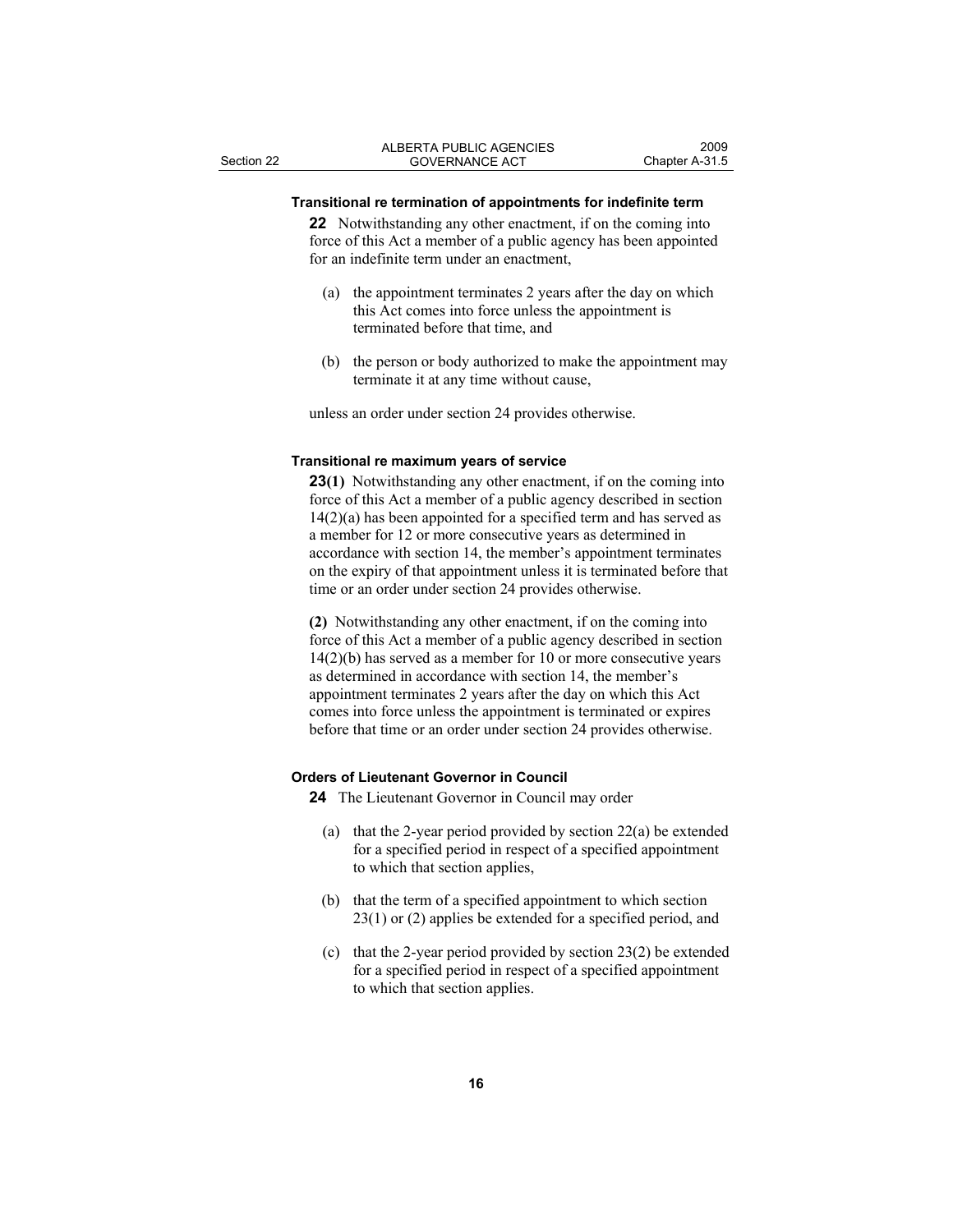### **Application of sections 22 to 24**

**25** For greater certainty, sections 22 to 24 and any order made under section 24 apply notwithstanding the term of office for which a member was appointed.

**26** to **36** *(These sections make consequential amendments to other Acts. The amendments have been incorporated into those Acts.)* 

**37** Repealed 2012 cR-17.3 s85.

**38** to **44** *(These sections make consequential amendments to other Acts. The amendments have been incorporated into those Acts.)* 

**45** Repealed 2013 cF-14.5 s20.

**46** to **52** *(These sections make consequential amendments to other Acts. The amendments have been incorporated into those Acts.)* 

**53** Repealed 2013 cS-19.3 s3.

**54** to **72** *(These sections make consequential amendments to other Acts. The amendments have been incorporated into those Acts.)* 

**73** Repealed 2013 cS-19.3 s3.

**74** to **80** *(These sections make consequential amendments to other Acts. The amendments have been incorporated into those Acts.)* 

#### **Coming into force**

**81** This Act comes into force on Proclamation.

*(NOTE: Section 80(a) proclaimed in force July 8, 2009. Sections 1 to 36, 38 to 44, 46 to 52, 54 to 63, 65 to 72, 74 to 79, 80(b) to (e) proclaimed in force June 12, 2013.)*